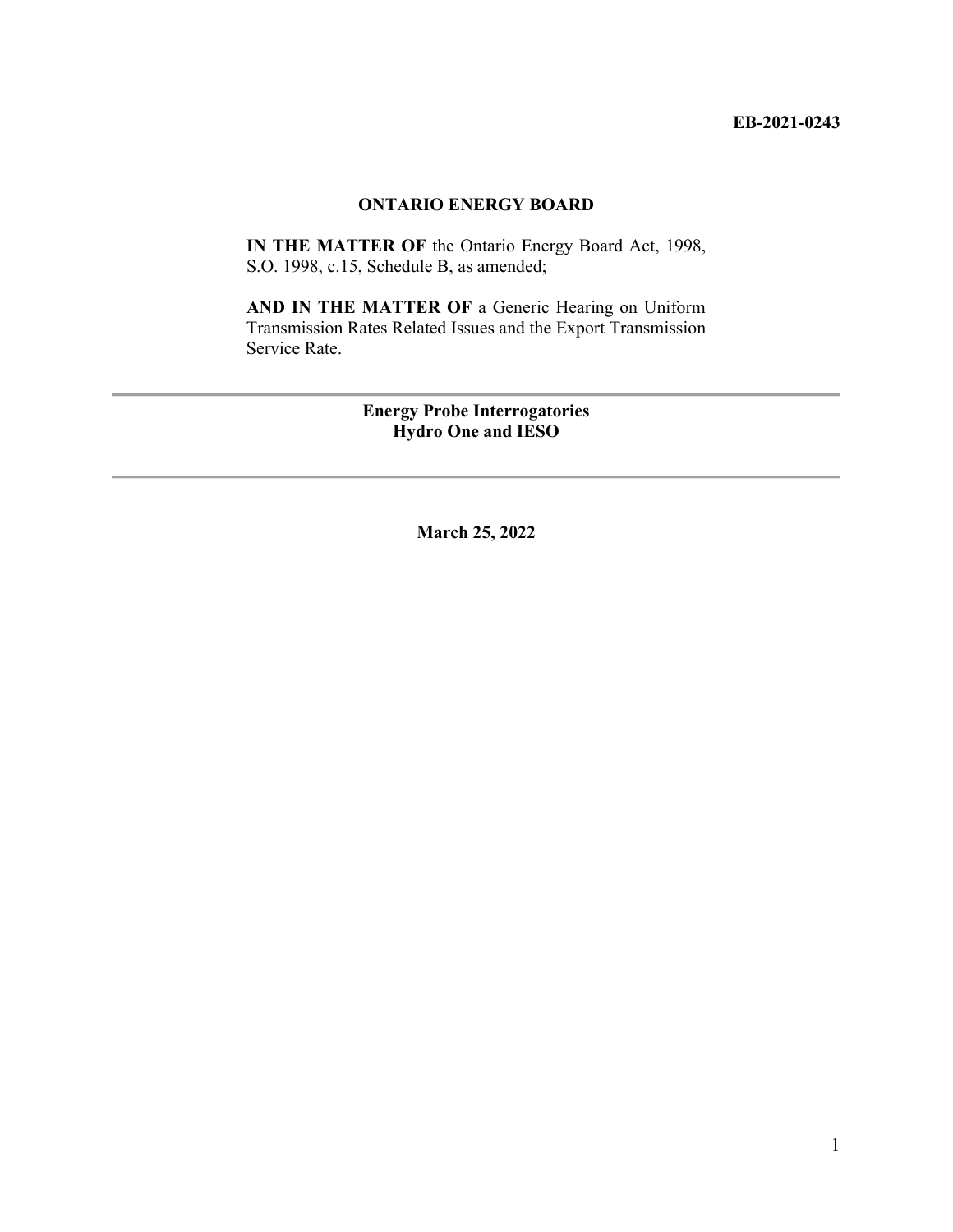# **Issue 1: Is it appropriate to continue to rely on an Export Transmission Service Rate and on Intertie Congestion Pricing (ICP) to charge for export service?**

# **Issue 1-Energy Probe-1**

**Reference:** Attachment 3, IESO Report: Market Implications of the ETS Rate **Preamble:** "Exporters contribute to the cost of the Ontario transmission system through two mechanisms. The first mechanism is through the fixed ETS rate, and the second mechanism is through the dynamic ICP mechanism. When considered together, exporters not only contribute approximately \$30-40 million per year towards the transmission system through the ETS rate but have also paid an average of \$160 million per year towards the cost of the transmission system from the ICP mechanism."

- a) Please provide a schedule that shows how much ETS and ICP revenues flowed to Ontario domestic customers from 2015-2020.
- b) Please show how much revenue flowed to Transmission Rights Holders over the same period.
- c) When was the ICP revenue allocation changed and what was/is the basis for this? Please provide details and the change in revenue allocated to domestic customers.
- d) Why is/is not the current Ontario ETS rate appropriate? Please discuss.
- e) The Elenchus Report suggests three cost-based ETS rates. Which does the IESO believe to be most appropriate (or does IESO prefer the status quo or zero ETS)? Please support your response with market analysis.

# **Issue 1-Energy Probe-2**

**Reference:** Attachment 1, Elenchus ETS Rate Cost Allocation Report, July 21, 2021 **Preamble:** "The May 2014 methodology was based on how the transmission system is designed and since exports needs are not considered in the planning of the transmission system, exports would not be allocated a portion of Shared Network Assets. The methodologies identified in this report account for how exports are being treated by the IESO. Exports use the transmission system almost as much as domestic customers use the system, including at peak times, therefore, exports could be allocated a portion of Shared Network Asset-related costs. If exports are to be allocated a portion of Shared Network Asset-related costs, Elenchus is of the view that exports should also then be allocated a portion of External Transmission Revenues received by HONI."

- a) Based on 100% cost causality and the HONI Transmission projected annual exports for 2023 what would be:
	- i) the revenue generated from Export Transmission Service,
	- ii) the allocation portion of External Transmission Revenues,
	- iii) the net benefit to domestic transmission customers\$/MWh and Total,
	- iv) the net cost to Export Transmission service customers. \$/MWh?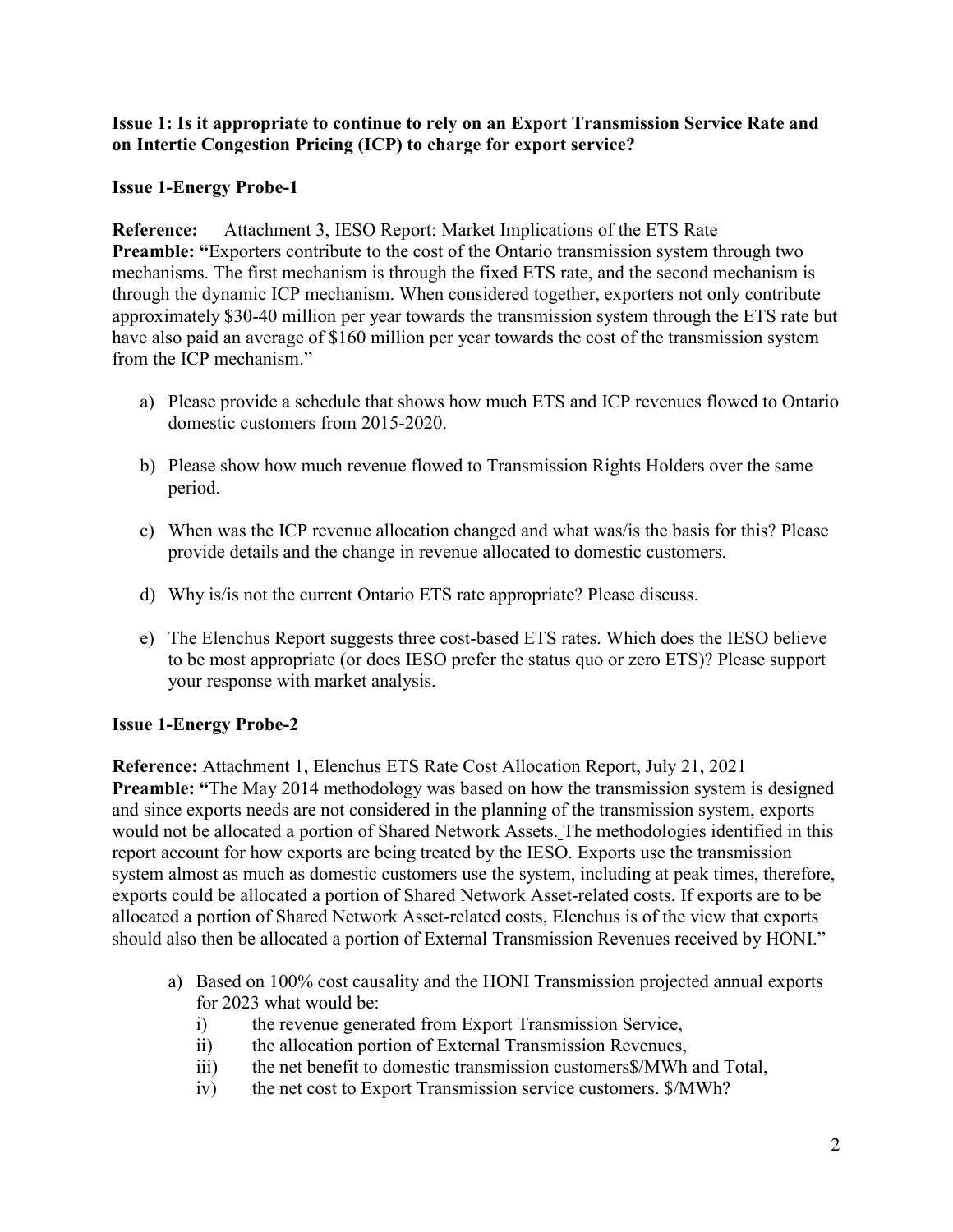- b) Based on 50% cost causality and the HONI Transmission projected annual exports for 2023 what would be:
	- i) the revenue generated from Export Transmission Service,
	- ii) the allocation portion of External Transmission Revenues,
	- iii) the net benefit to domestic transmission customers\$/MWh and Total,
	- iv) the net cost to Export Transmission service customers. \$/MWh?
- c) If Exports had been priced under one of the current proposed 3 options, what would have been the revenue to Hydro One Transmission and domestic customers in each year from 2015-2021 based on actual export volumes? Please provide a schedule showing the revenue for each year.

# **Issue 1-Energy Probe-3**

**Reference:** Joint Submissions, Attachment 3, IESO Submission

**Preamble**: Understanding historic and future Export volumes provides qualitative evidence regarding options under Issue 1.

- a) Please provide a chart and graphs showing historical domestic and export volumes. Please refer to Elenchus Table 5 in your answer.
- b) Does IESO agree with Hydro One ETS revenue forecast in Table 1?
- c) Please provide a chart showing historical and forecast (2021-2027) domestic and export volumes, assuming the current ETS rate of \$1.85.
- d) Provide a projection of surplus baseload generation 2021-2025. Please provide one or more scenarios. Distinguish nuclear, hydro and gas fired generation. List all assumptions.
- e) Please provide an update to Elenchus Table 6 Export Curtailment hours
- f) Discuss in relative order of importance, the factors other than the ETS rate, which affect the future amount of Exports.
- g) If the ETS rate was zero, discuss directionally how this would impact the forecast volume of exports. If possible, prove qualitative estimates, such as 50% more.

### **Issue 1-Energy Probe-4**

**Reference:** Submissions on the ETS Rate, Attachment 3, IESO Submission, pages 11-14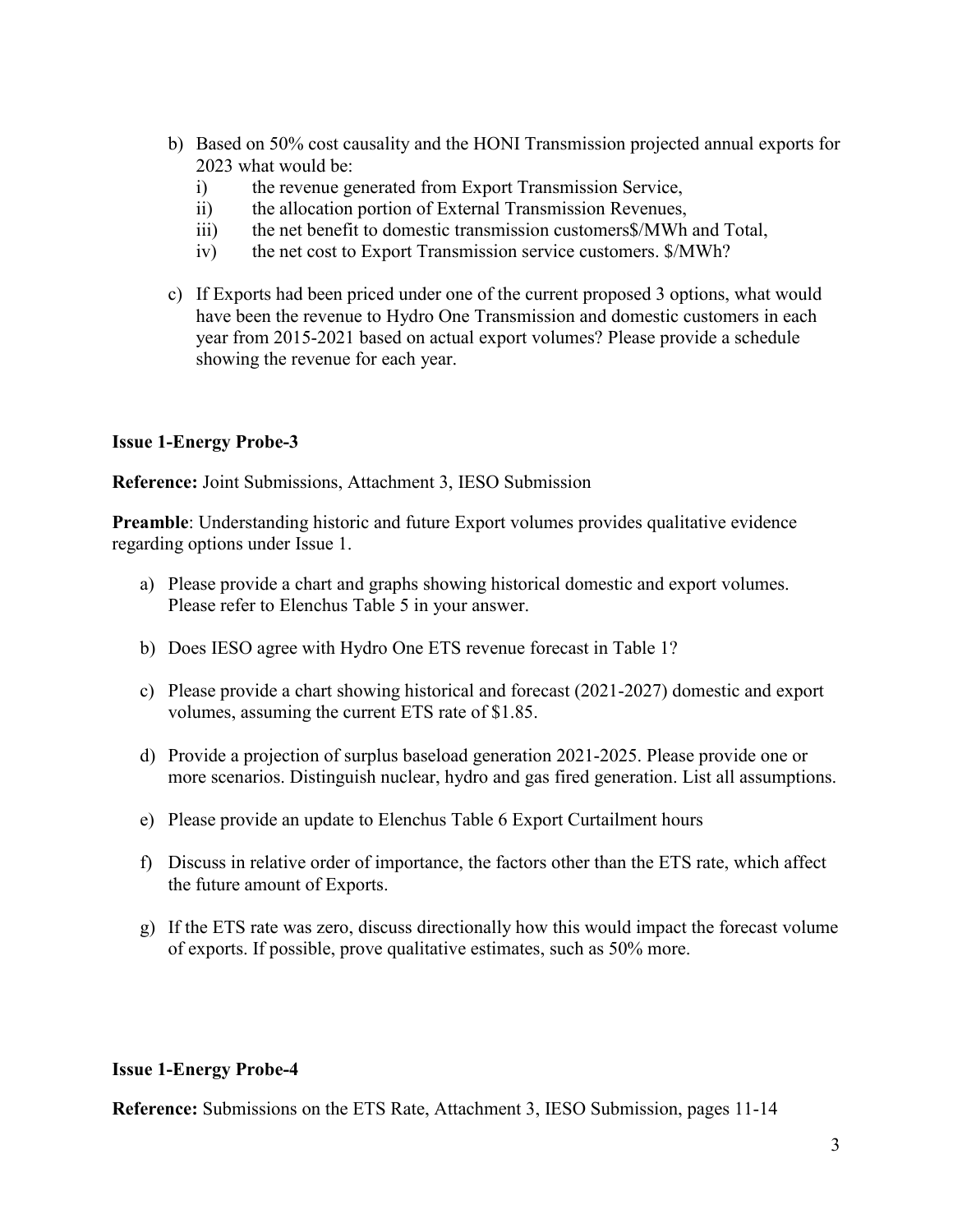**Preamble:** Understanding the IESO's position regarding options under Issue 1.

- a) Please comment on how the following factors are important to setting the ETS Rate at zero. Please provide analyses to support the IESOs position.
	- Reduction in export volumes due to a potential ETS increase
	- Reduced exports would limit IESO operability options (i.e., require more curtailment of generation to manage Surplus Baseload Generation)
	- Estimated a 1:1 offset of increased revenue of ETS with decreases in ICP funding of TRCA payments to domestic load
	- Increased cost of generation curtailment would further limit benefits of increased ETS revenue
- b) What is IESO's position on parity and reciprocation with interconnected jurisdictions as this relates to the ETS tariff? Please discuss.

# **Issue 1-Energy Probe-5**

**Reference.:** Submissions on the ETS Rate, Attachment 3, IESO Submission, various pages Preamble: The Intertie Congestion Price is set during the hour ahead pre-dispatch run and is defined as:

ICP = Intertie Zone Hour Ahead Price – Hour Ahead Ontario Zone Price (Real Time) Intertie Price = Ontario Market Clearing Price + ICP ICPx#TRC = TRC Payment to Rights Holder.

- a) Please confirm/modify EP's understanding of how ICP, clearing price and TRCs work.
- b) Please indicate how these components of export transactions work and provide quantitative examples(s) for a range of pre-dispatch scenarios.
- c) If exports are on average constrained 20% due to congestion, how does this affect the rate for Export Transmission Service? Please discuss. Please reference the Elenchus Report in the answer.
- d) What is the link between ETS and ICP? Please show one or more quantitative examples based on different ETS rates for one or two pre-dispatch scenarios.

### **Issue 1-Energy Probe-6**

**Reference:** Submissions on the ETS Rate, Attachment 3 IESO Submission, page 8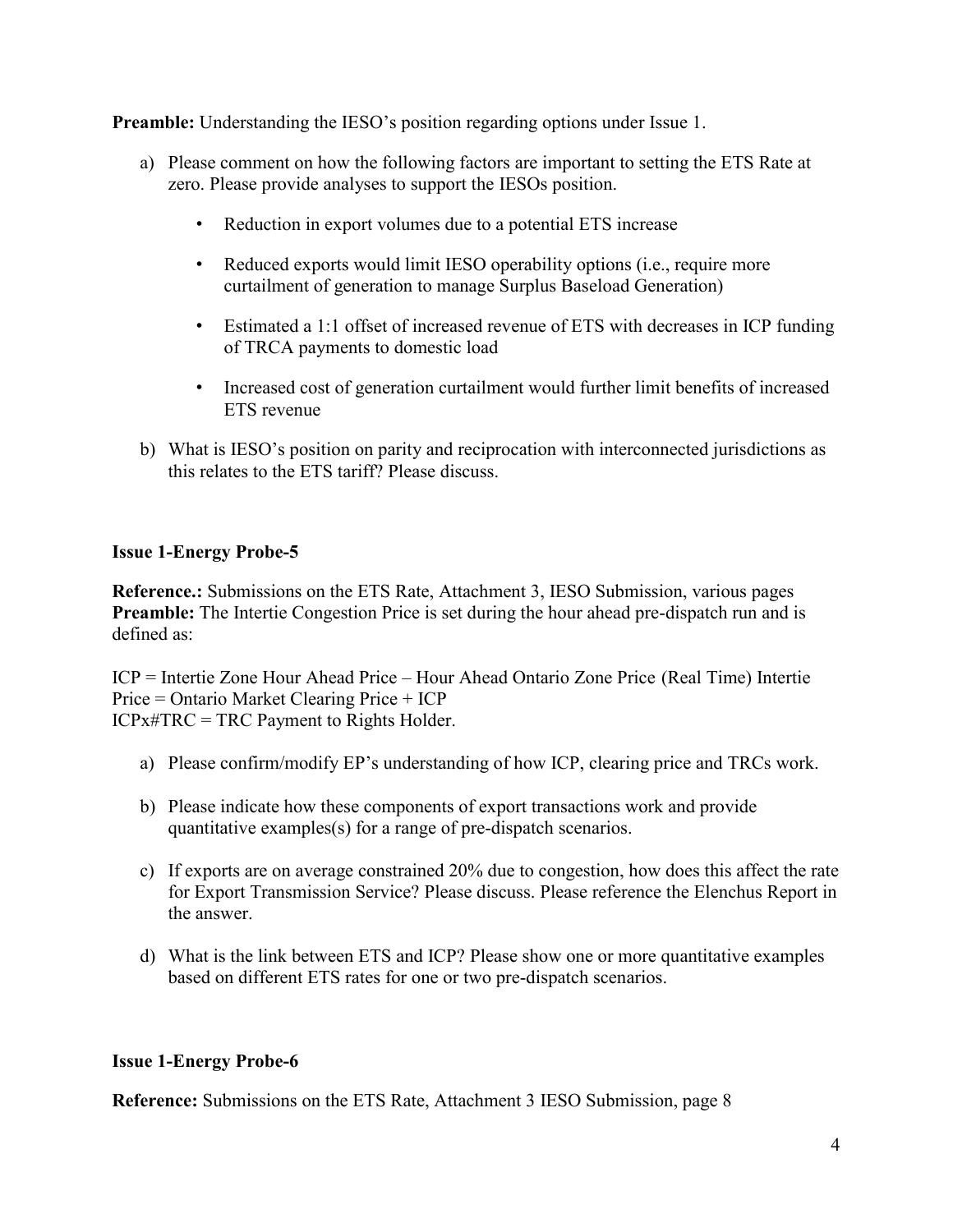**Preamble:** The following Table shows historical Value from Exports

| <b><i>SMillions</i></b>                         | 2017 | 2018 | 2019 | 2020 |
|-------------------------------------------------|------|------|------|------|
| <b>Congestion Rents Collected from Exports</b>  | 208  | 191  | 134  | 99   |
| <b>Export Transmission Service Tariff (ETS)</b> | 35   | 34   | 37   | 38   |
| Uplift collected from Exports                   | 43   | 52   | 48   | 38   |
| Avoided System Costs <sup>13</sup>              | 180  | 240  | 190  | 153  |
| <b>Total Value from Exports</b>                 | 466  | 517  | 409  | 327  |

#### Table 1: Value from Exports 2017-2020

Source: internal IESO analysis

- a) Please provide 2021 data.
- b) Please confirm Congestion Rents include revenues from TRCA and that Intertie Congestion Pricing revenues in the TRCA are allocated to entities besides domestic load customers. Please indicate amounts allocated to each.
- c) Please provide the underlying equations/calculations that result in each of the above revenue streams.
- d) Please provide a model and populate the equations with actual data for each year.
- e) Please provide the results in Excel format.
- f) Assuming that ETS is a "plug/residual" please provide the total value from exports without ETS i.e., ETS=Zero
- g) Do exporters receive the added value or is it distributed to all market participants in lower UTS rates? Please discuss.

# **Issue 2.1: If a cost-based approach is used to set the ETS rate, what methodology should be used?**

#### **Issue 2.1-Energy Probe-7**

**Reference:** Submissions on the ETS rate, Attachment 1, Elenchus Report **Preamble:** In order to understand the Elenchus Cost-Based approach to the ETS the Model and underlying data and assumptions are required in detail

- a) Please provide a workbook for the Elenchus Cost Allocation Model in Excel Format:
	- List of Input data -update for 2020 and 2021 actuals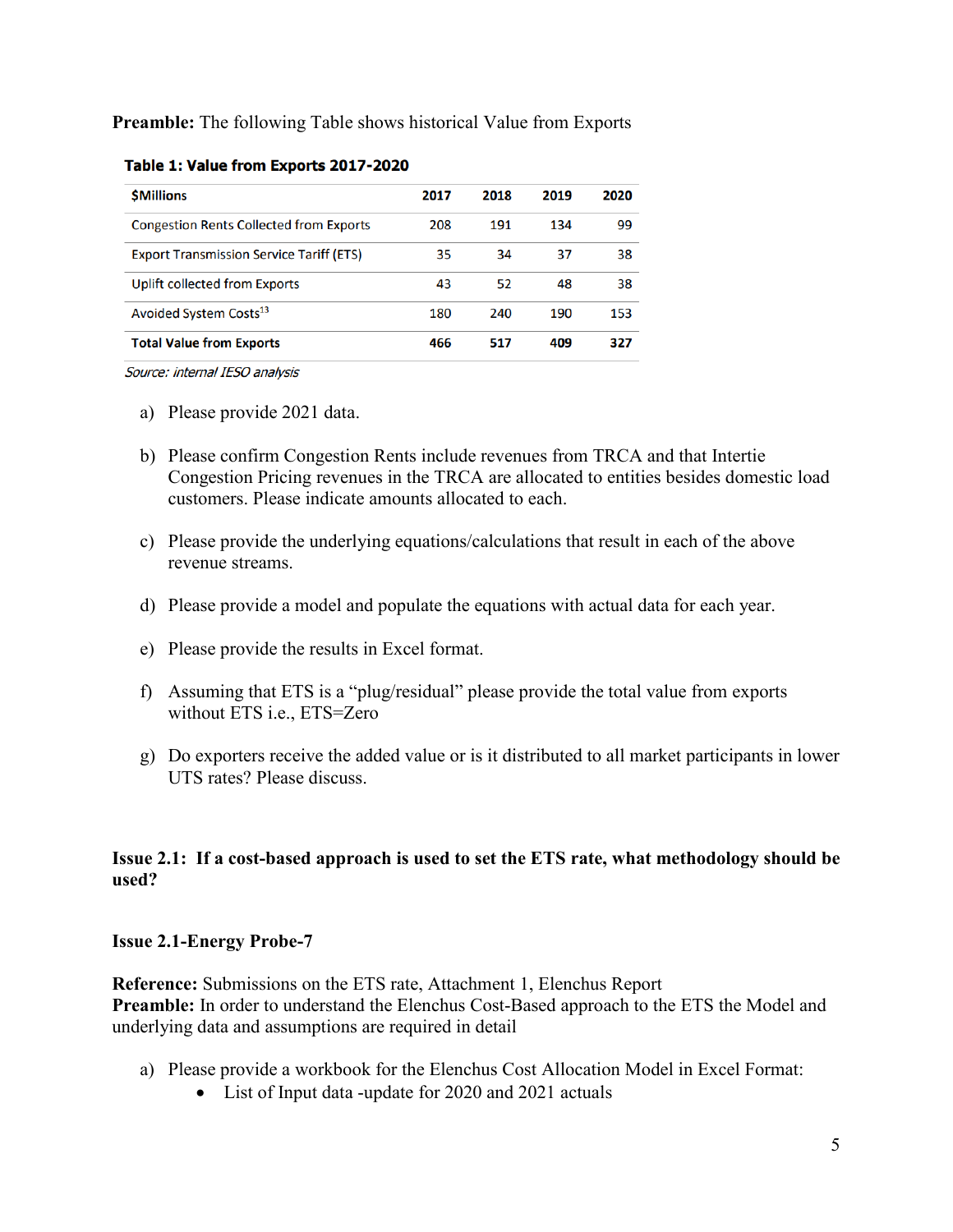- Tabs corresponding to the runs for the 3 options proposed by Elenchus. (100%, 50% and 80% cost allocation).
- b) Please provide explanatory notes.
- c) Did Elenchus conduct any sensitivity analysis to its input assumptions. If so, please provide this/these scenario(s).

### **Issue 2.1-Energy Probe-8**

**Reference:** Submissions on the ETS Rate, Attachment 1, Elenchus ETS Rate Cost Allocation Report, July 21, 2021, Tables 8 -12

**Preamble:** These requests are directed to both Elenchus and the IESO (as source of data)

- a) Please provide a table showing historic and expected future intertie capacity for Ontario up to 2027.
- b) Please update relevant Elenchus tables for the historic 1CP and 12CP actuals for 2020 and 2021 actuals.
- c) Please update Tables 11, 12 for actuals.
- d) Please recalculate the Elenchus ETS results if the updated inputs have affected the results by more than 5%.

### **Issue 2.1-Energy Probe-9**

- **Reference:** Submissions on the ETS Rate, Attachment 2, Charles River Associates Jurisdictional Review, Appendix A-Expanded Summary of 2020 ETS rates
	- a) Please update the ISO/RTO ETS Rate data for 2020 and 2021 for all Ontariointerconnected jurisdictions, Provide in tabular form.
	- b) Please clarify why TransEnergie is listed on the same basis as ISOs (it is a Transmission company/exporter not an ISO).
	- c) Please provide a schedule that shows the \$/MWDay and \$/MWh ranges for Firm and Non-firm On-peak and Off-peak ETS for the 6 US ISOs and for the Canadian ISOs (Alberta and Ontario) and TransEnergie (Quebec).
	- d) What ETS rates are charged in British Columbia?